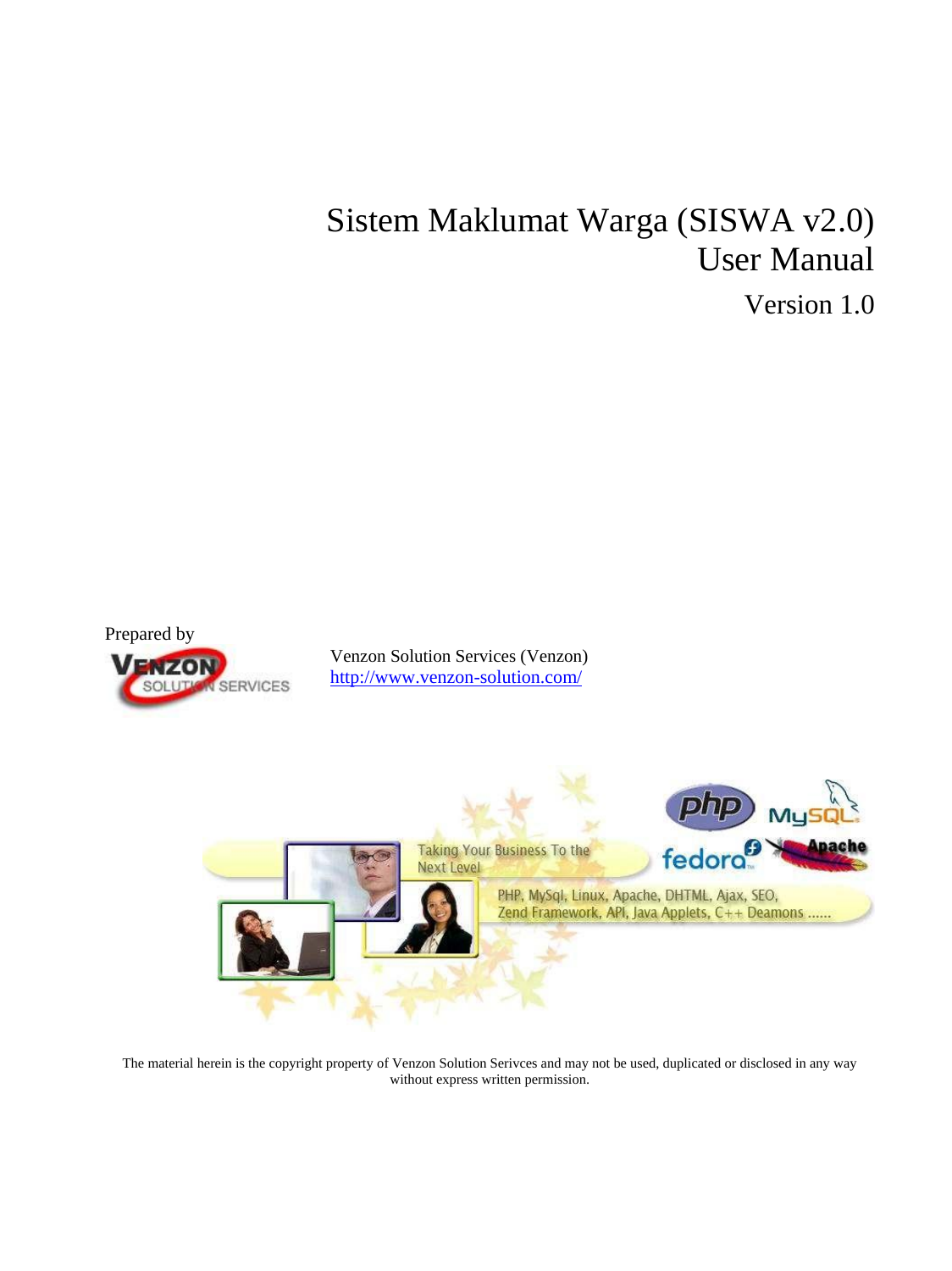#### **Table of Contents**

| <b>Contents</b> |  |
|-----------------|--|
|                 |  |
|                 |  |
|                 |  |
|                 |  |
|                 |  |
|                 |  |
|                 |  |
|                 |  |
|                 |  |
|                 |  |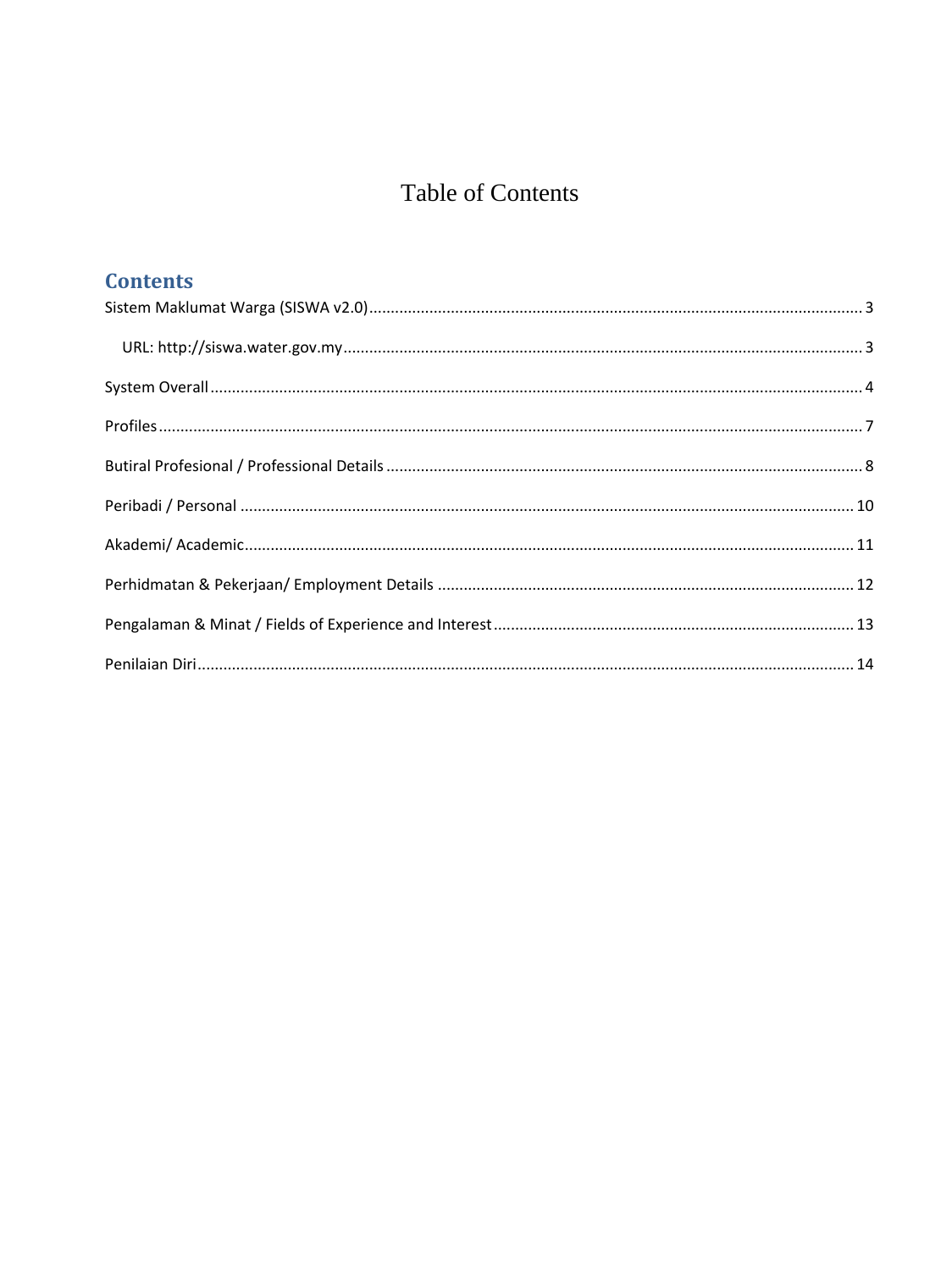#### <span id="page-2-0"></span>**Sistem Maklumat Warga (SISWA v2.0)**

#### <span id="page-2-1"></span>*URL: http://siswa.water.gov.my*

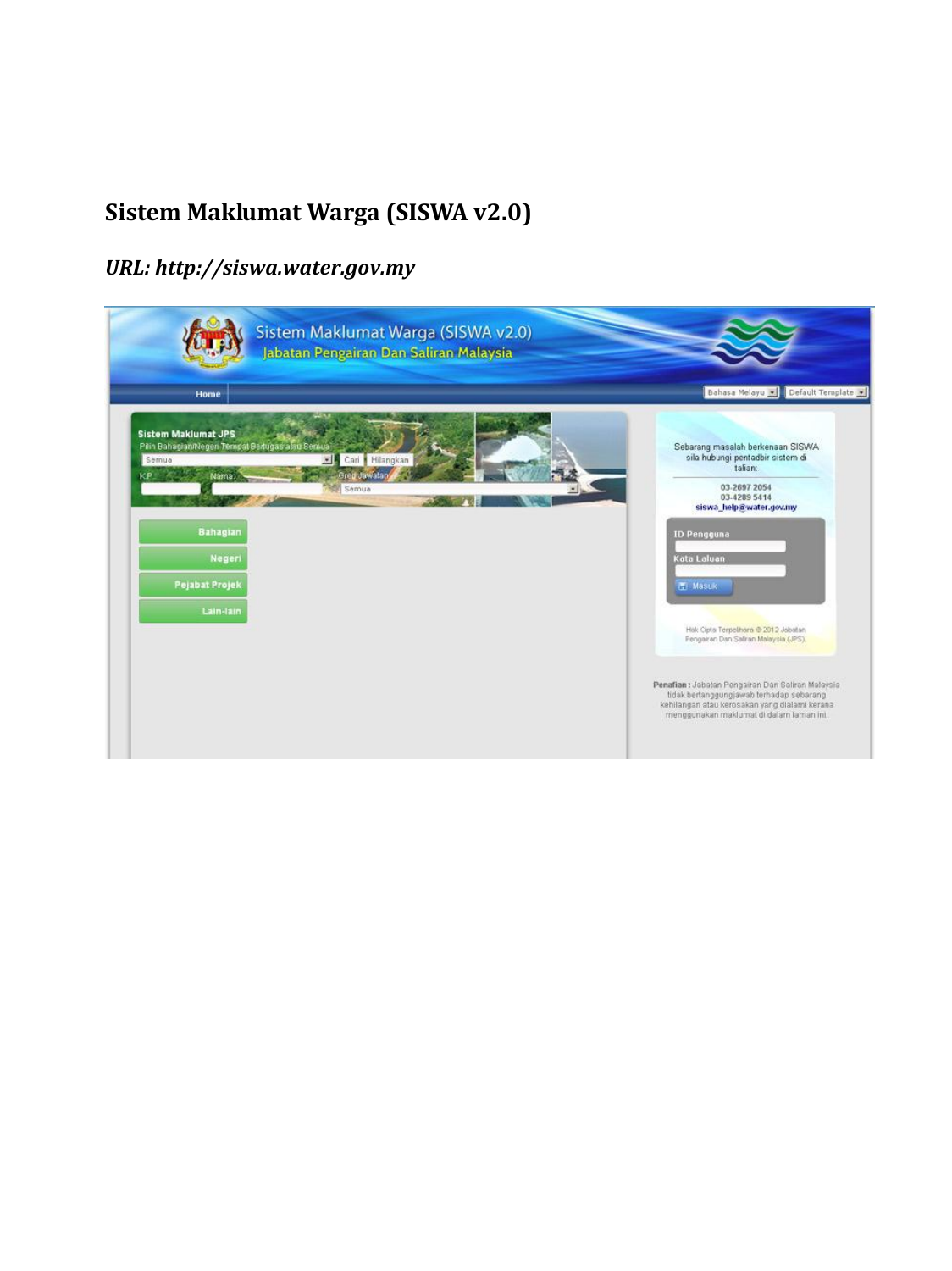#### <span id="page-3-0"></span>**System Overall**



SISWA v2.0 support dual language which is Bahasa Melayu and English. The default language is Bahasa Melayu. User can change the language at any page within the system by clicking on the language drop down menu on the top right of the page.

SISWA v2.0 contains 3 design template which are "default", "green" and "bubble". The default template is "default", User can change the design template at any page within the system by clicking on the template drop down menu on the top right of the page.

User can search through the JPS staff directory without logging in to the system. User can click on the any of the 4 sections on the main page to show the entire placement listing within that section. User can also perform search by selecting a particular placement , IC Number, Name or grade. User can combine any search criteria and click Cari/Search to show all the individuals that meets all the entered criteria. User can perform a more detailed search by entering more search criteria.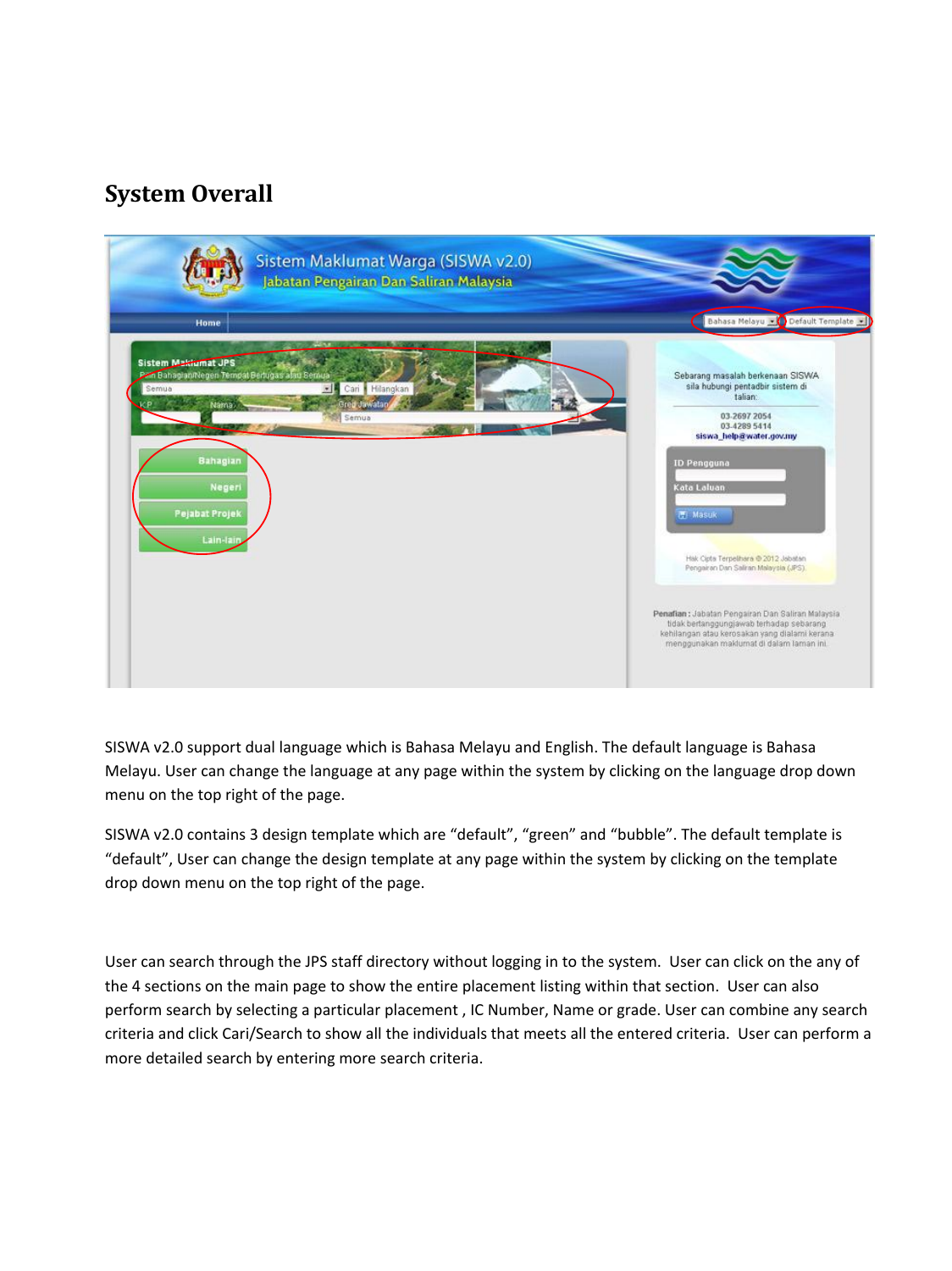| Semua<br>KP.<br>Nama—<br>tey hwee fuan         | Cari<br>$\overline{\phantom{a}}$<br>Gred Jawatan<br>Semua  | Hilangkan |  |
|------------------------------------------------|------------------------------------------------------------|-----------|--|
| <b>Nama</b>                                    | <b>Butiran Profesional</b>                                 |           |  |
| Tey Hwee Fuan En<br>03-26972198<br>03-26972600 | raymond.tey@gmail.com _ B11 AHLI FOTOGRAFI<br>- JPS Perlis |           |  |

The individual list that is from the selected placement or met the search criteria will be displayed after user click on Cari/Search button. User can click on the email address to send email by bring up the default mail client. User can click on the name to see the profile page.

|            | Nama:<br>Kelayakan Profesional: | Tey Hwee Fuan         |  |
|------------|---------------------------------|-----------------------|--|
|            | Gelaran Jawatan:                |                       |  |
|            | Jawatan:                        |                       |  |
|            | Bhg./Negeri:                    | JPS Perlis            |  |
|            | Ketua Perkhidmatan:             | Tiada Maklumat        |  |
|            | Emel Utama:                     | raymond.tey@gmail.com |  |
| <b>B11</b> | Nombor Telefon:                 | 03-26972198           |  |
|            | Nombor Fax:                     | 03-26972600           |  |

All the list can be exported to excel. Click on Hilangkan/Cancel to bring the user back to the main page.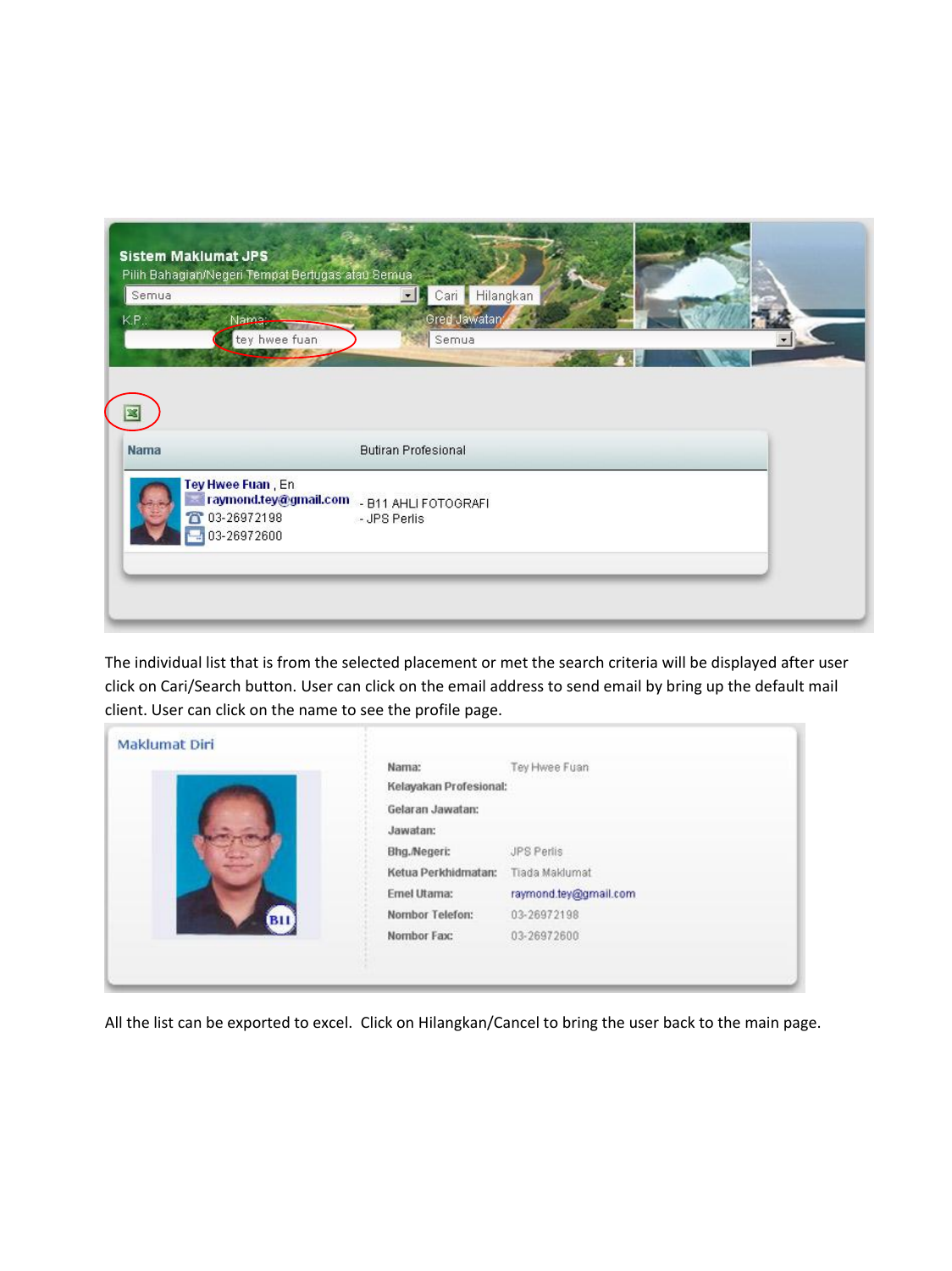

User can login into SISWA by entering username and password on the section.

User's profile will be displayed after successful login. User can exit the system by clicking Keluar on the top banner. The system will time out after the user left the system idle for 10 minutes.

The available menu for the user are Home Permohonan > Pertukaran Pejabat Permohonan > Perlanjutan Pelajaran Akaun Saya

| Akaun Saya<br>Permohonan -<br>Home                                      | Toy Hwoo Fuan Bahasa Melayu and Default Template<br>C Keiuar                                                                                                                                                                                                                                                |
|-------------------------------------------------------------------------|-------------------------------------------------------------------------------------------------------------------------------------------------------------------------------------------------------------------------------------------------------------------------------------------------------------|
| Maklumat Diri<br>в<br>Choose Fãe   No file chosen<br>(E) Simpsin Gambar | Getaran*:<br>- 31<br>En<br>Tey Hwee Fuan<br>Nama*:<br>760502016611<br>ID Pengguna:<br>User Role:<br>Any public users<br>ヨ<br>Daeratc<br>Belage<br>$\mathcal{L}$<br>Emel Utamic<br>raymond.tes@gmeil.com<br>Emet<br>Kata Labsarc<br>Ulang Kata Lakuarc<br>Kata tahuan tidak perbudi ini jika tiada pendulun. |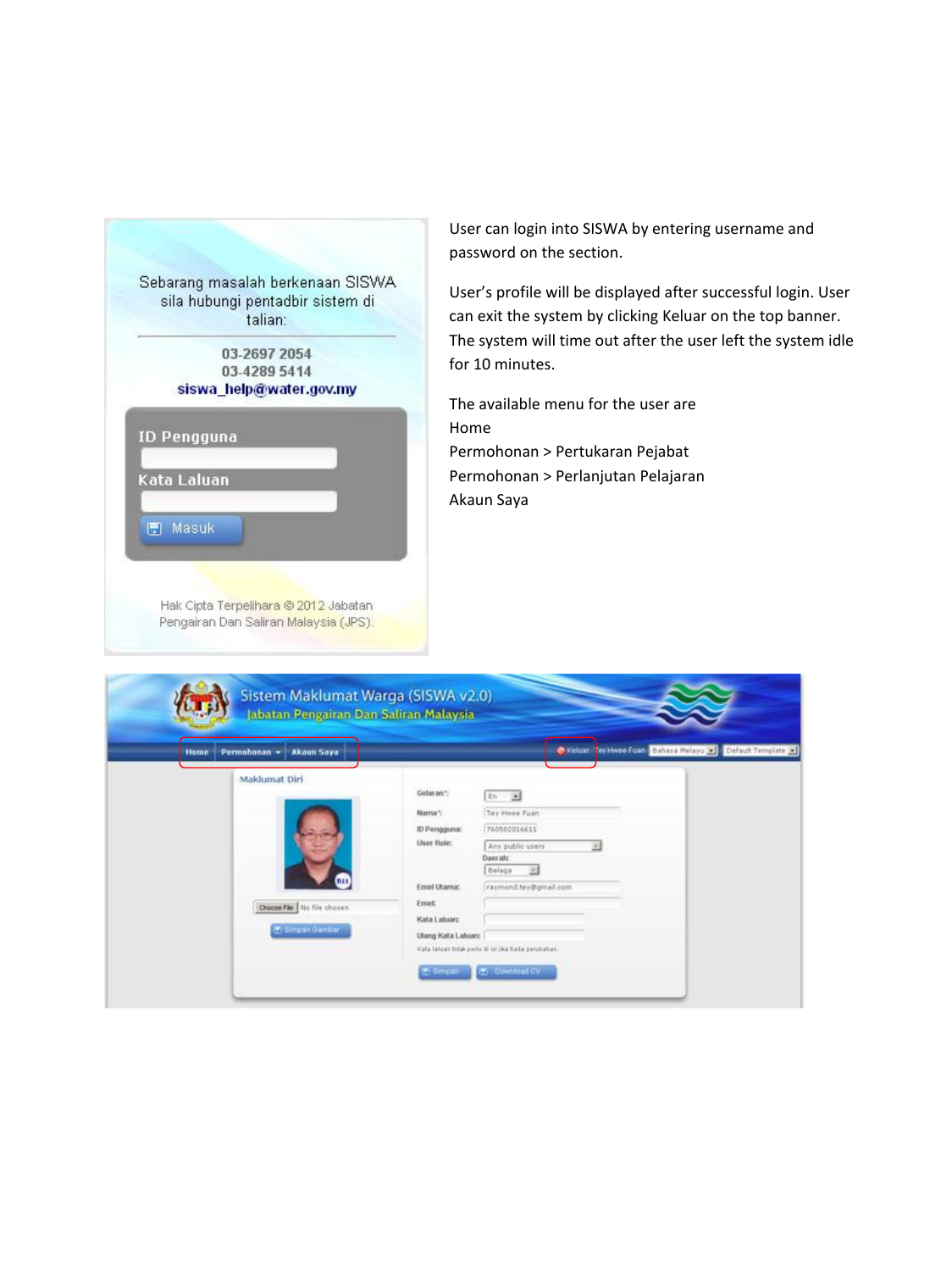#### <span id="page-6-0"></span>**Profiles**

| Maklumat Diri              |                    |                                                      |  |
|----------------------------|--------------------|------------------------------------------------------|--|
|                            | Gelaran*:          | $\overline{\phantom{a}}$<br>En                       |  |
|                            | Nama*:             | Tey Hwee Fuan                                        |  |
|                            | ID Pengguna:       | 760502016611                                         |  |
|                            | <b>User Role:</b>  | Any public users<br>$\overline{\infty}$              |  |
|                            |                    | Daerah:                                              |  |
|                            |                    | Belaga<br>$\vert \tau \rangle$                       |  |
| <b>BII</b>                 | Emel Utama:        | raymond.tey@gmail.com                                |  |
| Choose File No file chosen | Ernel:             |                                                      |  |
|                            | Kata Laluan:       |                                                      |  |
| Simpan Gambar              | Ulang Kata Laluan: |                                                      |  |
|                            |                    | Kata laluan tidak perlu di isi jika tiada perubahan. |  |
|                            |                    |                                                      |  |
|                            | Simpan             | Download CV<br>a.                                    |  |
|                            |                    |                                                      |  |

All the fields that are editable by the user are pending approval by the administrator except for User ID, User Role. User can change the password by entering both the password and the password repeat field. The password must be at least 12 characters long and must contain alphanumerical characters. User can leave both the password fields blank if they do not wish to change the password. User can click on the Download CV button to download their CV. User can change their profile photo by clicking on the Choose File button to select the new photo and then click on the Simpan Gambar button to upload the photo. The photo must be in jpeg format and must have the size 2MB or less.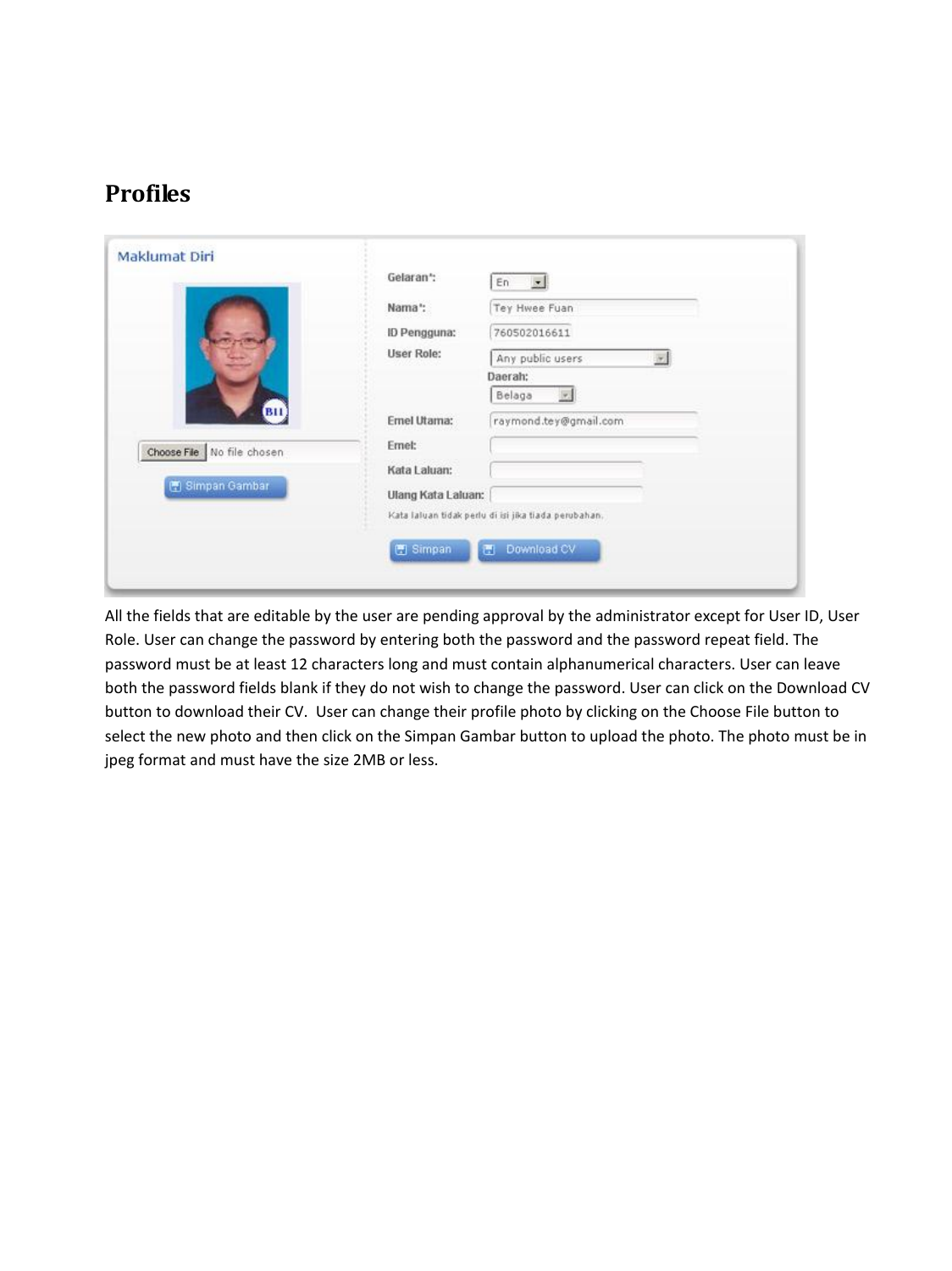| 图 Simpan                  |                         |                 |         |                      |                  |                      |                          |
|---------------------------|-------------------------|-----------------|---------|----------------------|------------------|----------------------|--------------------------|
|                           |                         |                 |         |                      |                  |                      |                          |
| Bidang                    |                         | Kekananan       |         | <b>Fail Peribadi</b> | Penempatan       |                      |                          |
| $\sim$                    | $\overline{\mathbf{r}}$ | 99              | 1231231 |                      | JPS Perlis       |                      | $\overline{\phantom{a}}$ |
|                           |                         | Seksyen/Unit    | Daerah  |                      | Daerah           |                      |                          |
|                           |                         |                 |         |                      |                  | $\bullet$            |                          |
| Catatan                   |                         |                 |         |                      | Waran Penempatan |                      |                          |
|                           |                         |                 |         |                      | Ex-JPS - Pesara  |                      | $\overline{\phantom{a}}$ |
|                           |                         |                 |         |                      |                  |                      |                          |
|                           |                         |                 |         |                      |                  |                      |                          |
|                           |                         |                 |         |                      |                  |                      |                          |
| Skim Perkhidmatan         |                         | Catatan Jawatan |         | Gelaran Jawatan      |                  |                      |                          |
|                           |                         |                 |         | $\sim$               |                  | $\cdot$              |                          |
|                           |                         |                 |         |                      |                  |                      |                          |
|                           |                         |                 |         | Mantan               |                  | <b>Taraf Jawatan</b> |                          |
| Gred                      |                         |                 | 硼       | i.                   | ۳                | Sementara            | ₩                        |
| <b>B11 AHLI FOTOGRAFI</b> |                         |                 |         |                      |                  |                      |                          |
| Ketua Perkhidmatan        |                         |                 |         |                      |                  |                      |                          |
| Tiada Maklumat            |                         |                 |         |                      | $\bullet$        |                      |                          |

#### <span id="page-7-0"></span>**Butiral Profesional / Professional Details**

#### Required Retirement Date 謳 Clear Close  $\le$  Prev Next> Today June  $-2012 -$ SU Mo Tu Sa  $\overline{2}$  $\overline{1}$  $\overline{4}$  $\vert 5 \vert$ 6  $7\phantom{.}$  $\boldsymbol{8}$ 9  $11$ 12 13 14 15 16 10 23  $17$ 18 19 20 21 22 25 26 27 28 29 30 24

This section allows user to enter professional details during his/her employment with JPS. The details that can be entered are placement, grade, employment dates, awards, professional qualifications and activities.

For date fields, user can click on the text box beside the incomparation to bring up the calendar dialog. User can change the month and year by clicking on the month or year drop down menu. User need to click on the date to select the date.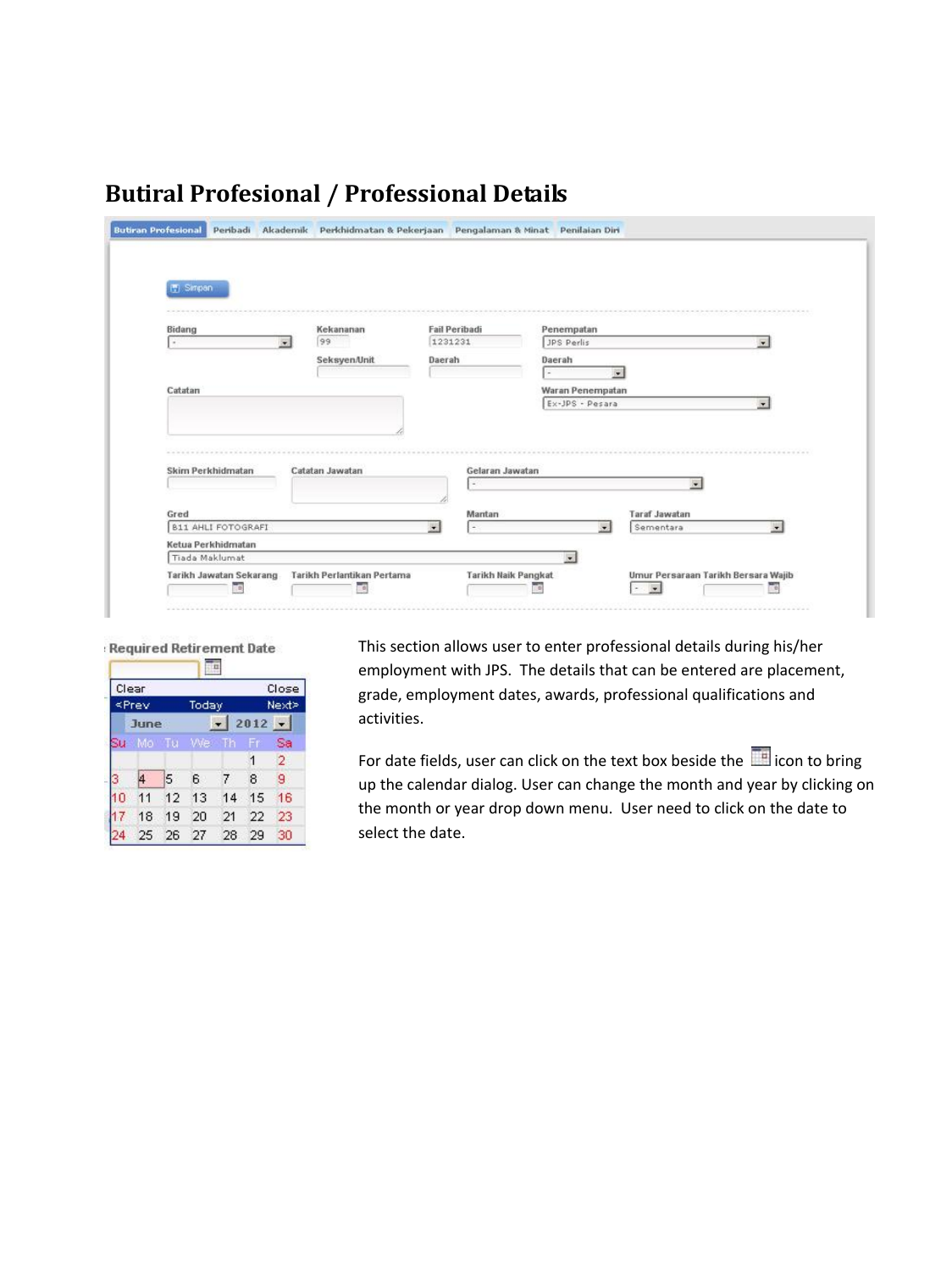| <b>Professional Qualification</b> |           | Professional |           | <b>Member Number</b> |        |                |
|-----------------------------------|-----------|--------------|-----------|----------------------|--------|----------------|
|                                   | $\bullet$ | $\Gamma$ Yes |           |                      |        |                |
| -------<br>Activity               |           |              |           |                      |        |                |
| City                              | Country   |              | From      | To                   |        | Local Activity |
|                                   | $\sim$    |              |           | ≕<br>$-10$           | $\Box$ |                |
| Category                          | Topic     | Venue.       | Financing | Note                 |        |                |
| $\cdot$<br>$\sim$                 |           |              |           |                      |        |                |

There are sections in the page that the user can enter multiple entries. User need to click on the icon to add additional fields or click on the icon to remove it.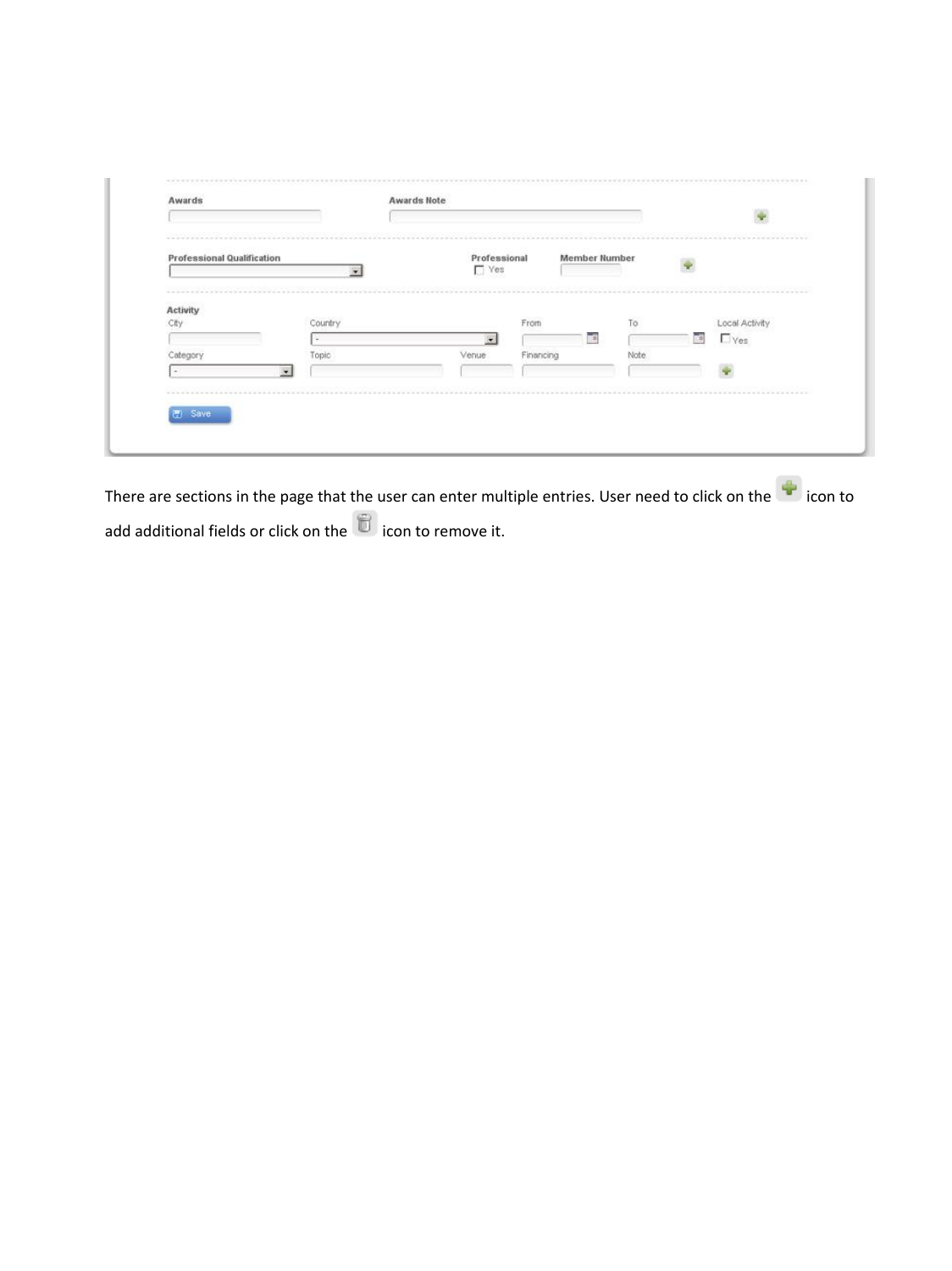## <span id="page-9-0"></span>**Peribadi / Personal**

| (F) Simpan                                                          |                 |                               |     |     |                                  |                                    |                           |  |
|---------------------------------------------------------------------|-----------------|-------------------------------|-----|-----|----------------------------------|------------------------------------|---------------------------|--|
|                                                                     |                 |                               |     |     |                                  |                                    |                           |  |
|                                                                     |                 |                               |     |     |                                  |                                    |                           |  |
| No. K/P Baru<br>$123123 \cdot 23 \cdot 233$                         |                 | No K/P Lama                   |     |     | Tarikh Lahir<br>$04 - 03 - 1978$ | $\rightarrow$                      | Tempat Lahir              |  |
| Jantina                                                             | Bangsa          |                               |     |     | Aganna                           |                                    |                           |  |
| Letzki<br>$\blacksquare$                                            |                 |                               | ۰   |     | Buddha                           | <b>CES</b>                         |                           |  |
| Jenis Darah<br>$B +$<br>$\infty$                                    |                 | Nombor Telefon<br>03-26972198 |     |     | <b>Telefon Bimbit</b>            |                                    | Fax Number<br>03-26972600 |  |
| Lesen Memandu                                                       |                 |                               |     |     |                                  |                                    |                           |  |
| c<br>D.<br>ä<br>B)<br>E                                             | Ğ               |                               |     |     |                                  |                                    |                           |  |
|                                                                     |                 |                               |     |     |                                  |                                    |                           |  |
|                                                                     |                 |                               |     |     |                                  |                                    |                           |  |
|                                                                     |                 |                               |     |     |                                  |                                    |                           |  |
| Alamat 1:<br>A3-01 Blok A Pangsapuri Suria Jin Seksyen 2/1 Taman Kz |                 |                               |     |     | Negeri                           | $\mathbf{r}$                       |                           |  |
|                                                                     |                 |                               |     |     |                                  |                                    |                           |  |
| Alamat 2:                                                           |                 |                               |     |     | Negeri Aral<br>Selangor          | $\left\vert \mathbf{v}\right\vert$ | Negeri Pilihan<br>$\sim$  |  |
|                                                                     |                 |                               |     |     |                                  |                                    |                           |  |
| Bandar                                                              | Poskod<br>43000 |                               |     |     |                                  |                                    |                           |  |
|                                                                     |                 |                               |     |     |                                  |                                    |                           |  |
|                                                                     |                 |                               |     |     |                                  |                                    |                           |  |
| Maklumat Keluarga                                                   |                 |                               |     |     |                                  |                                    |                           |  |
| Taraf Perkahwinan                                                   |                 |                               |     |     |                                  |                                    |                           |  |
| $\left\vert \mathbf{v}\right\vert$<br>$\sim$                        |                 |                               |     |     |                                  |                                    |                           |  |
| Anak                                                                |                 |                               |     |     |                                  |                                    |                           |  |
| Nama                                                                | Tarikh Lahir    | UPSR                          | PMR | SPM | <b>STPM</b>                      | Catatan Akademik Lain              |                           |  |
|                                                                     |                 |                               |     |     |                                  |                                    |                           |  |
|                                                                     |                 |                               |     |     |                                  |                                    |                           |  |
| Makfurnat Kecemasan                                                 |                 |                               |     |     |                                  |                                    |                           |  |
| Nama                                                                |                 |                               |     |     | Telefon                          |                                    |                           |  |
| Mumi Bt Page                                                        |                 |                               |     |     | 089-224093                       |                                    |                           |  |
|                                                                     |                 |                               |     |     | Poskod                           |                                    |                           |  |
| Alamat                                                              |                 |                               |     |     |                                  |                                    |                           |  |

Personal section allows the user to enter personal details such as date of birth, contact details, family and emergency details.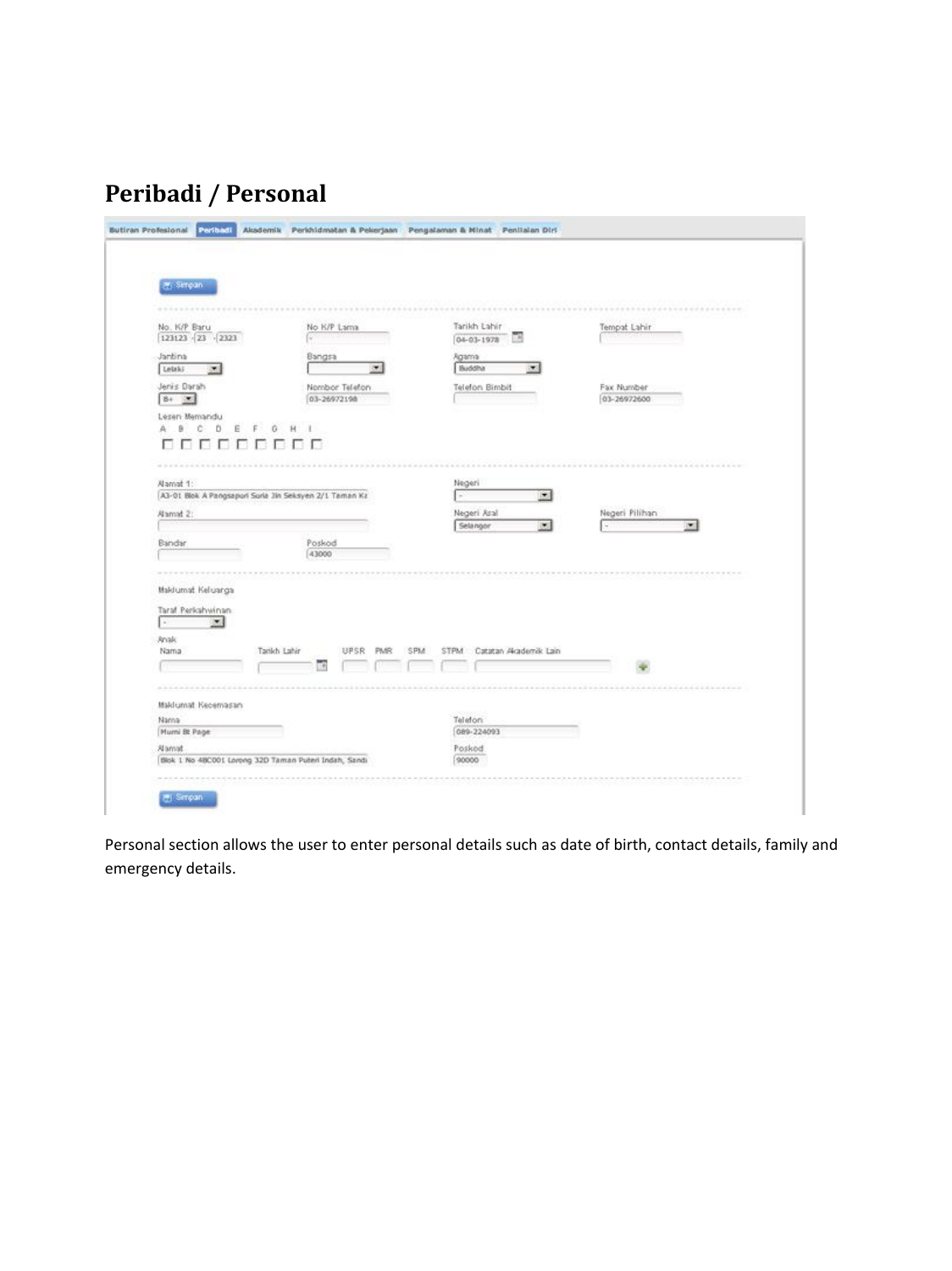## <span id="page-10-0"></span>**Akademi/ Academic**

| Pengajian Tinggi    |              |              |                            |                          |                |            |                      |      |      |  |
|---------------------|--------------|--------------|----------------------------|--------------------------|----------------|------------|----------------------|------|------|--|
| Nama Institusi      | Tarikh masuk |              | Tarikh keluar              |                          | Kelayakan      |            | <b>Bidang</b>        |      | CGPA |  |
|                     |              | Πü           |                            | $\overline{\phantom{a}}$ |                |            | $\blacktriangledown$ |      |      |  |
|                     |              |              |                            |                          |                |            |                      |      |      |  |
|                     |              |              |                            |                          |                |            |                      |      |      |  |
| Maklumat Pengajian  |              |              |                            |                          |                |            |                      |      |      |  |
| Nama Sekolah*       |              | Tarikh masuk |                            |                          | Tarikh keluar  |            | Gred Terakhir        |      |      |  |
|                     |              |              | $\overline{\phantom{a}}$ : |                          |                | <b>THE</b> |                      |      |      |  |
|                     |              |              |                            |                          |                |            |                      |      |      |  |
| Peperiksaan Sekolah |              |              |                            |                          |                |            |                      |      |      |  |
| SRP/LCE/PMR         |              |              | SPM/MCE/SPVM               |                          |                |            | STPM/HSC/STP         |      |      |  |
| Tahun               | Gred         |              | Tahun                      |                          | Gred           |            | Tahun                | Gred |      |  |
| <b>B.Malaysia</b>   |              |              | <b>B.Malaysia</b>          |                          |                |            | Pengajian Am         |      |      |  |
| <b>B.Inggeris</b>   |              |              | B.Malaysia (Lisan)         |                          |                |            | <b>B.Malaysia</b>    |      |      |  |
| Matematik           |              |              | <b>B.Inggeris</b>          |                          |                |            | <b>B.Inggeris</b>    |      |      |  |
| Geografi            |              |              | Matematik                  |                          |                |            | <b>B</b> conomi      |      |      |  |
| Sejarah             |              |              | Matematik Tambahan         |                          |                |            | Geografi             |      |      |  |
| Lukisan             |              |              | Geografi                   |                          |                |            | Sejarah              |      |      |  |
| Agama Islam         |              |              | Sejarah                    |                          |                |            | Lukisan              |      |      |  |
| Sains Panduan       |              |              | Lukisan                    |                          |                |            | Matematik            |      |      |  |
| Sains Pertanian     |              |              | Agama Islam                |                          |                |            | Matematik Prinsipal  |      |      |  |
| Sains Rumahtangga   |              |              | Sains Panduan              |                          |                |            | Matematik Lanjutan   |      |      |  |
| Perdagangan         |              |              | Fizik                      |                          |                |            | Fizik                |      |      |  |
| Kemahiran Hidup     |              |              | Kimia                      |                          |                |            | Kimia                |      |      |  |
|                     |              |              | <b>Biology</b>             |                          |                |            | <b>Biology</b>       |      |      |  |
|                     |              |              | Perakaunan                 |                          |                |            | Perakaunan           |      |      |  |
|                     |              |              |                            |                          |                |            |                      |      |      |  |
| Kemahiran Bahasa    |              |              |                            |                          |                |            |                      |      |      |  |
| Bahasa              |              | Lisan        |                            | Tulisan                  |                |            |                      |      |      |  |
|                     |              |              | $\blacksquare$             |                          | $\blacksquare$ |            |                      |      |      |  |
|                     |              |              |                            |                          |                |            |                      |      |      |  |
|                     |              |              |                            |                          |                |            |                      |      |      |  |

Academic section allows the user to enter their personal education details including language fluency and sports and social activity involvements.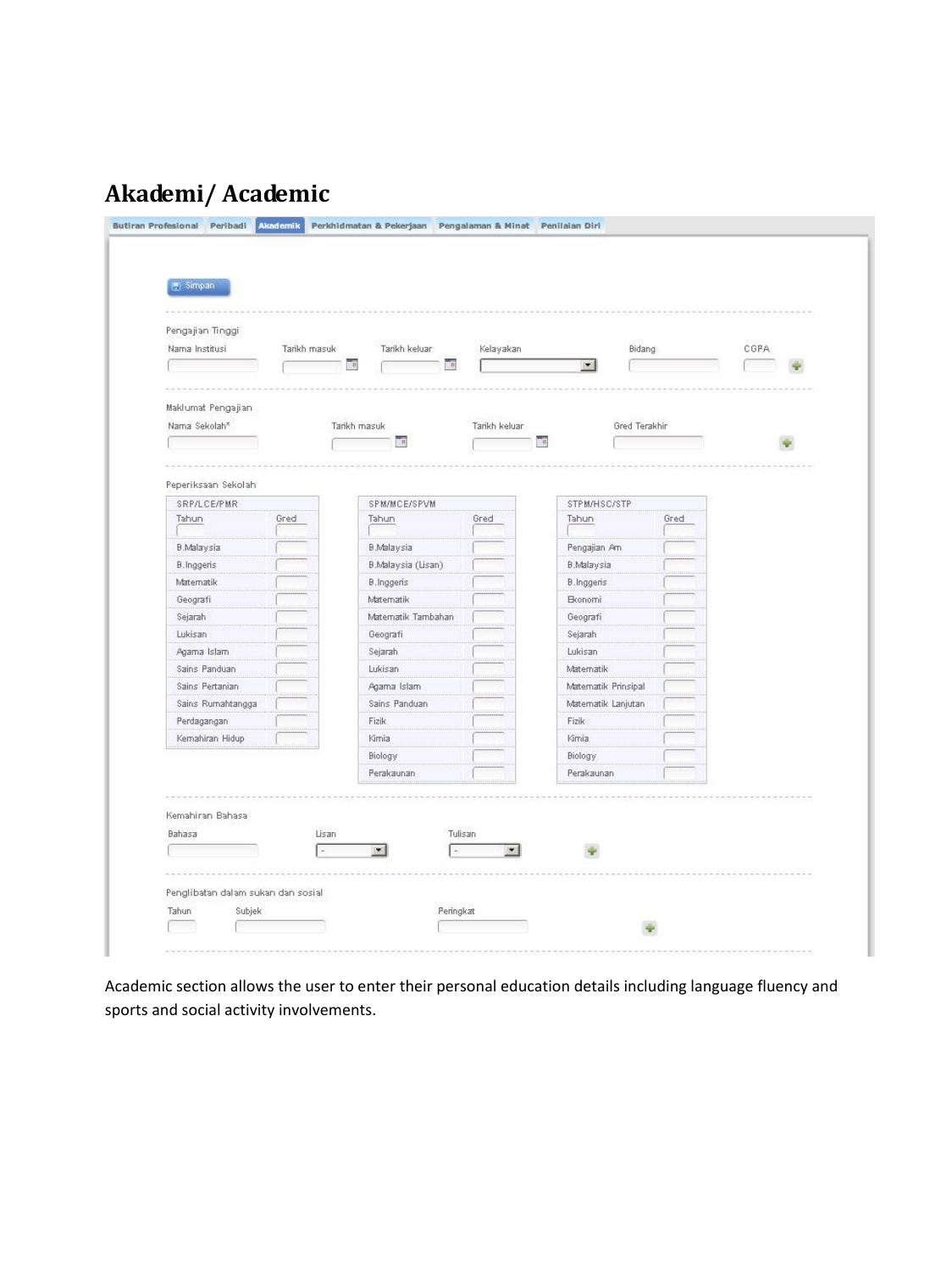## <span id="page-11-0"></span>**Perhidmatan & Pekerjaan/ Employment Details**

| Mark<br>Tahun<br>88.00<br>2009:                              | Mark<br>Tahun<br>89.90<br>2008: | Tahun<br>Mark<br>77.00<br>2007: | Mark<br>Tahun<br>889.00<br>2005: |                     | Tahun<br>Mark<br>78.00<br>2004 |
|--------------------------------------------------------------|---------------------------------|---------------------------------|----------------------------------|---------------------|--------------------------------|
| Sejarah Perkhidmatan di JPS                                  |                                 |                                 |                                  |                     |                                |
|                                                              |                                 |                                 |                                  |                     |                                |
| Pejabat<br>JPS Johor                                         | $\ddot{\phantom{1}}$            | Daerah:<br>Johor Bahru          |                                  |                     |                                |
| Jawatan                                                      |                                 | Tarikh Mula                     | Tarikh Tamat                     |                     |                                |
| <b>J44 JURUTERA</b>                                          |                                 | 医<br>19-06-2008                 | 圃                                | 日中<br>n.            |                                |
| Pejabat                                                      |                                 | Daerah:                         |                                  |                     |                                |
| JPS Johor                                                    |                                 | Batu Pahat                      |                                  |                     |                                |
| Jawatan                                                      |                                 | Tarikh Mula                     | Tarikh Tarnat                    |                     |                                |
| <b>J22 JURUTEKNIK</b>                                        |                                 | $\bullet$<br>$04 - 06 - 2003$   | <b>FB</b><br>18-06-2008          | E.<br>$\frac{1}{2}$ |                                |
|                                                              |                                 |                                 |                                  | Tarikh Mula         | 語                              |
| Sejarah Pekerjaan di Sektor Swasta<br>Gelaran Jawatan<br>Gai | Nama Majikan<br>Alamat          |                                 |                                  | Tarikh Tarnat       | 画                              |

Employment Details allows the user to enter historical employment details within JPS or in private sector. User can also view the LNPT details entered by the administrator.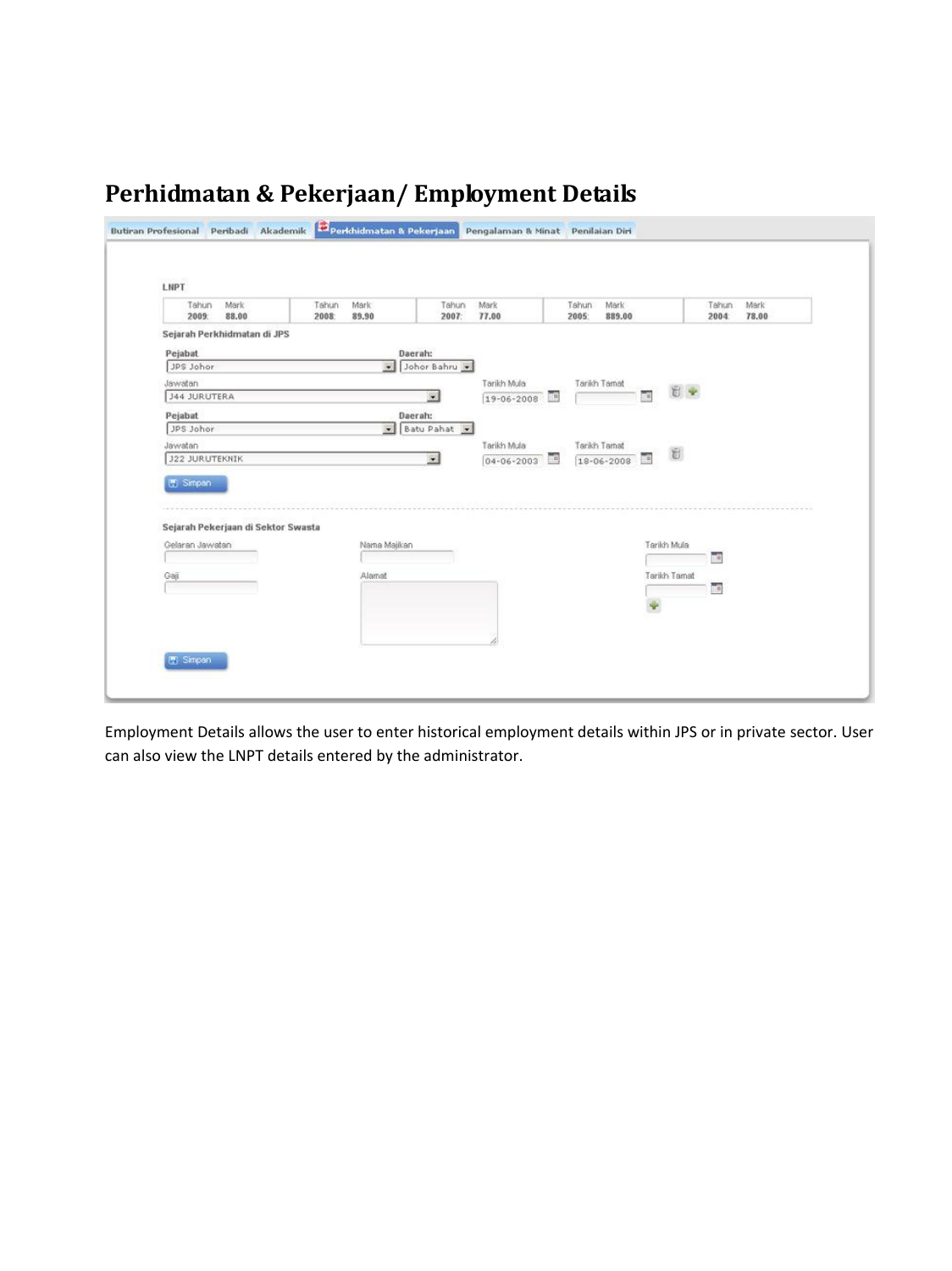#### <span id="page-12-0"></span>**Pengalaman & Minat / Fields of Experience and Interest**

| 图 Save                                   |                          |                                                |                                                             |                          |  |  |
|------------------------------------------|--------------------------|------------------------------------------------|-------------------------------------------------------------|--------------------------|--|--|
|                                          |                          |                                                |                                                             |                          |  |  |
| <b>Fields of Experience and Interest</b> |                          |                                                |                                                             |                          |  |  |
| Fields                                   | Experience               |                                                | Interested fields base on priority for future<br>references |                          |  |  |
|                                          | Years                    | Months <sup>:</sup>                            | Placement (1-5)                                             | Postgrad Degree (1-3)    |  |  |
| Pengairan                                | $\overline{\mathbf{z}}$  | $\bullet$                                      | $\sim$                                                      | $\cdot$                  |  |  |
| Saliran Pertanian                        | B                        | $\overline{\phantom{a}}$                       | 闌                                                           | $\overline{\phantom{a}}$ |  |  |
| Saliran Bandar                           | $\blacksquare$           | $\overline{ }$                                 | $\overline{\phantom{0}}$                                    | $\bullet$                |  |  |
| Tebatan Banjir                           | G.                       | $\overline{\phantom{a}}$                       | P.                                                          | $\bullet$                |  |  |
| Kejuruteraaan Sungai                     | $\overline{\phantom{a}}$ | $\overline{\mathbf{v}}$                        | $\overline{\phantom{0}}$                                    | $\cdot$                  |  |  |
| Kejuruteraan Pantai                      | $\overline{\phantom{a}}$ | $\overline{\phantom{0}}$                       | $\cdot$                                                     | $\vert \cdot \vert$      |  |  |
| Khidmat Pakar                            | P)                       | $\overline{\phantom{0}}$                       | 靀                                                           | $\cdot$                  |  |  |
| Hidrologi Sumber Air                     | $\bullet$                | $\cdot$                                        | $\bullet$                                                   | $\overline{\phantom{0}}$ |  |  |
| Ukur Bahan                               | $\overline{\phantom{0}}$ | $\overline{ }$                                 | $\cdot$                                                     | $\overline{ }$           |  |  |
| Perkhidmatan Mekanikal Elektrikal        | g.                       | $\mathbf{r}$                                   | ۳                                                           | $\sim$                   |  |  |
| Pernbangunan Korporat                    | $\overline{\phantom{a}}$ | $\vert$                                        | W                                                           | 회                        |  |  |
| Teknologi Maklumat                       | $\blacksquare$           | $\blacksquare$                                 | $\blacksquare$                                              | $\sim$                   |  |  |
| Kualiti Produktiviti                     | W)                       | $\overline{\phantom{0}}$                       | ۳                                                           | $\blacksquare$           |  |  |
| Pembangunan Sumber Manusia               | $\bullet$                | $\bullet$                                      | $\bullet$                                                   | $\cdot$                  |  |  |
| Pentadbiran Kewangan                     | G.                       | $\left \frac{d\mathbf{r}}{d\mathbf{r}}\right $ | ۳                                                           | $\mathbf{v}$             |  |  |
| Pengurusan                               | 匵                        | $\mathbf{v}$                                   | $\overline{\phantom{a}}$                                    | $\bullet$                |  |  |
|                                          | $\overline{\phantom{a}}$ | $\overline{\phantom{a}}$                       | $\overline{\phantom{0}}$                                    | $\overline{r}$           |  |  |
| ljazah Lanjutan                          |                          |                                                |                                                             |                          |  |  |

User can enter the experience in the relevant fields in the Fields of Experience and Interest section. The system will generate the Field of Experience index chart base on the value entered in this section.

.........................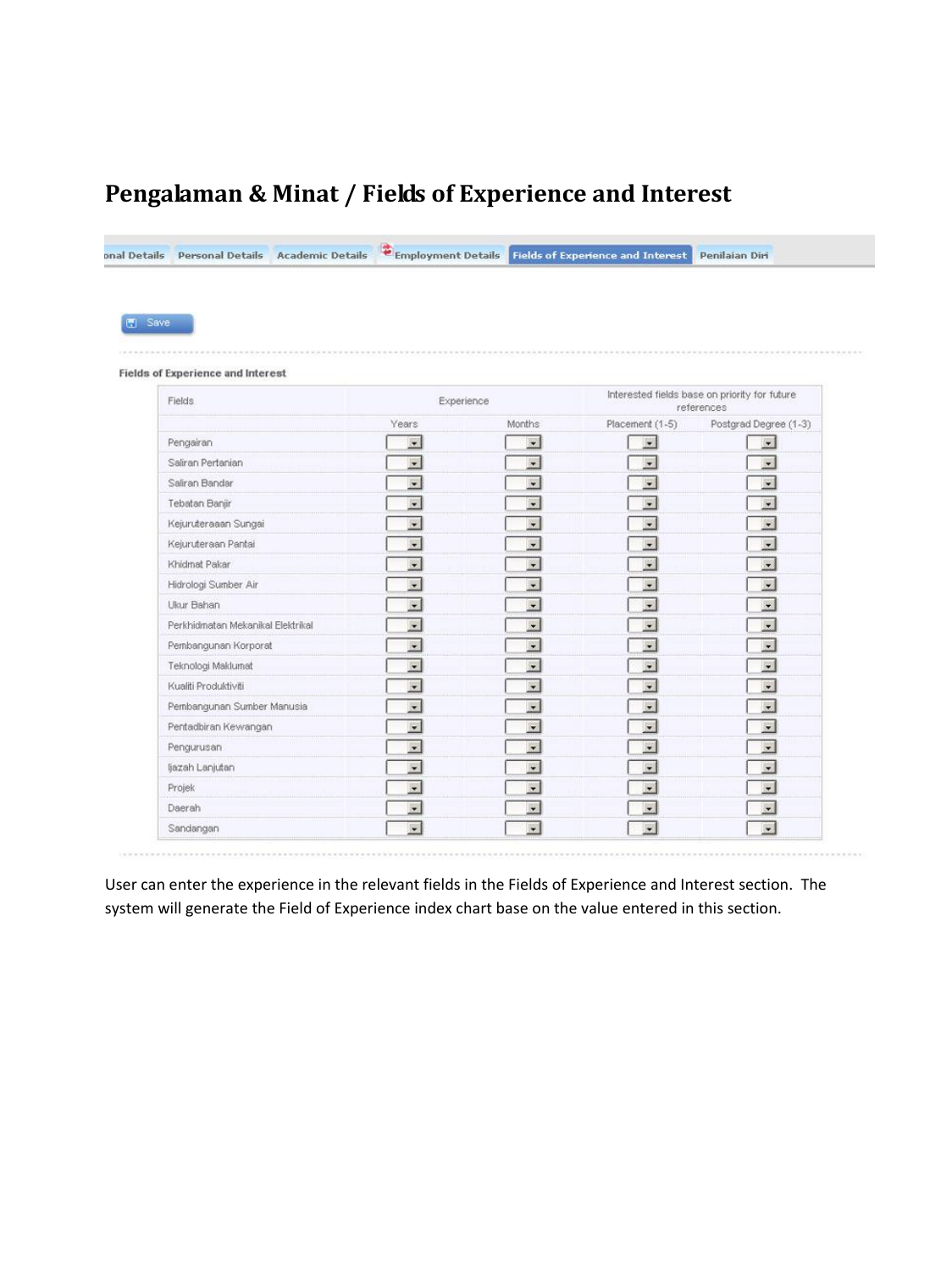#### <span id="page-13-0"></span>**Penilaian Diri**



This section shows the competency index of the user. User require to answer the question in the competency index system to generate the chart.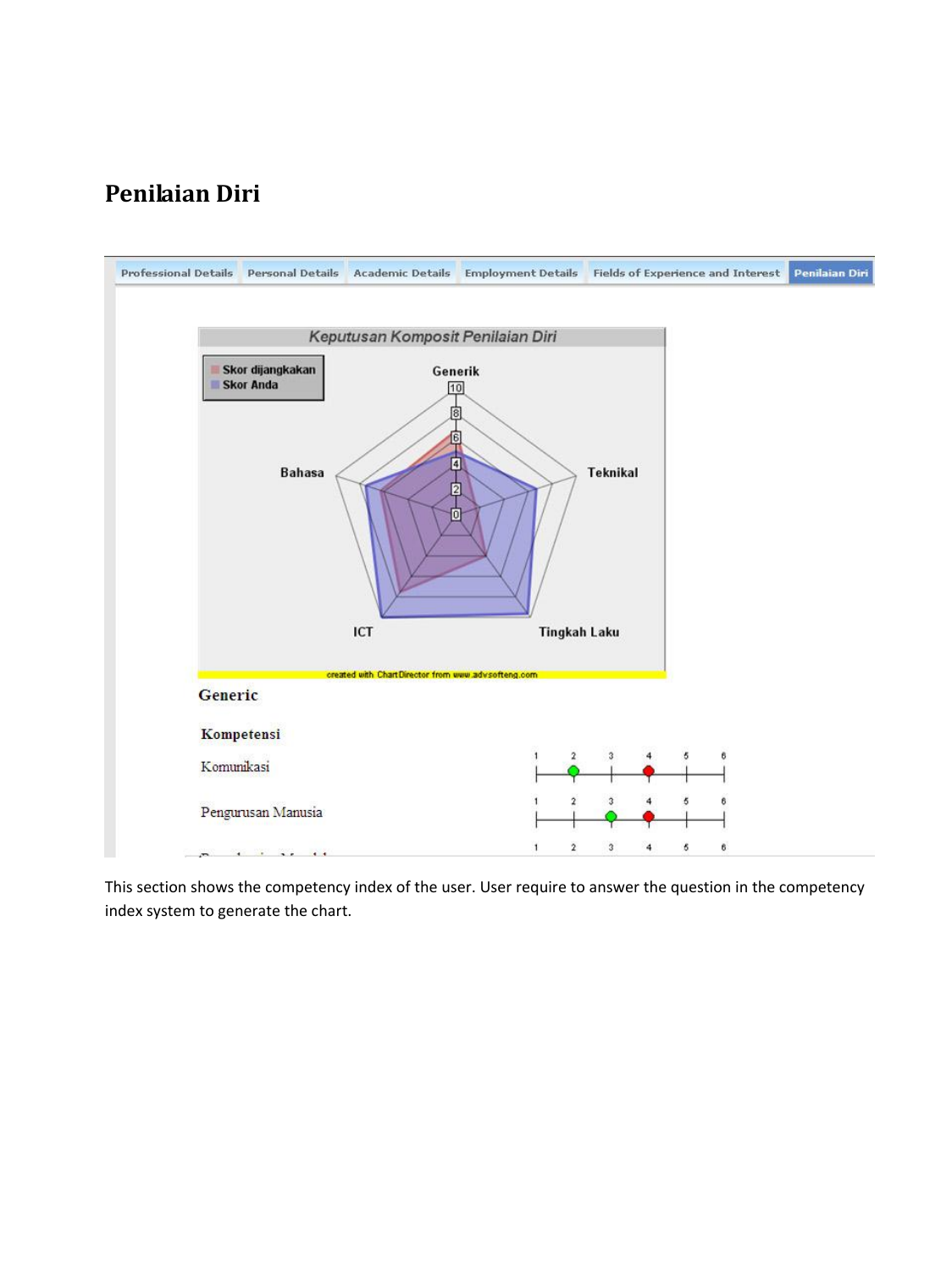#### **Pertukaran Pejabat / Office Transfer**

| Permohonan $\blacktriangledown$ | <b>Akaun Saya</b> |  |  |  |  |
|---------------------------------|-------------------|--|--|--|--|
| Pertukaran Pejabat              |                   |  |  |  |  |
| Pelanjutan Pelajaran            |                   |  |  |  |  |

#### User can apply for office transfer under Application/Permohonan > Pertukaran Pejabat / Office Transfer

| <b>Application for transfer</b>                                            |   |                         |
|----------------------------------------------------------------------------|---|-------------------------|
| From current placement.JPS Perlis                                          |   |                         |
| Placement*:                                                                | × | $\cdot$                 |
| <b>Constitution</b> Constitution of the Constitution<br>Date of transfer*: | Ŧ |                         |
| Reason*:                                                                   |   | *Required fields<br>Add |

To apply for office transfer, user require to select the placement, enter the date of transfer and reason and click Tambah/Add. The "Pengarah Bahagian" from where the user's placement must first support the application before it can be approved by the transfer administrator. User can come to the section to view their application status. User can delete or withdraw the application if the status is still pending. If the application is in progress the user can no longer withdraw the application.